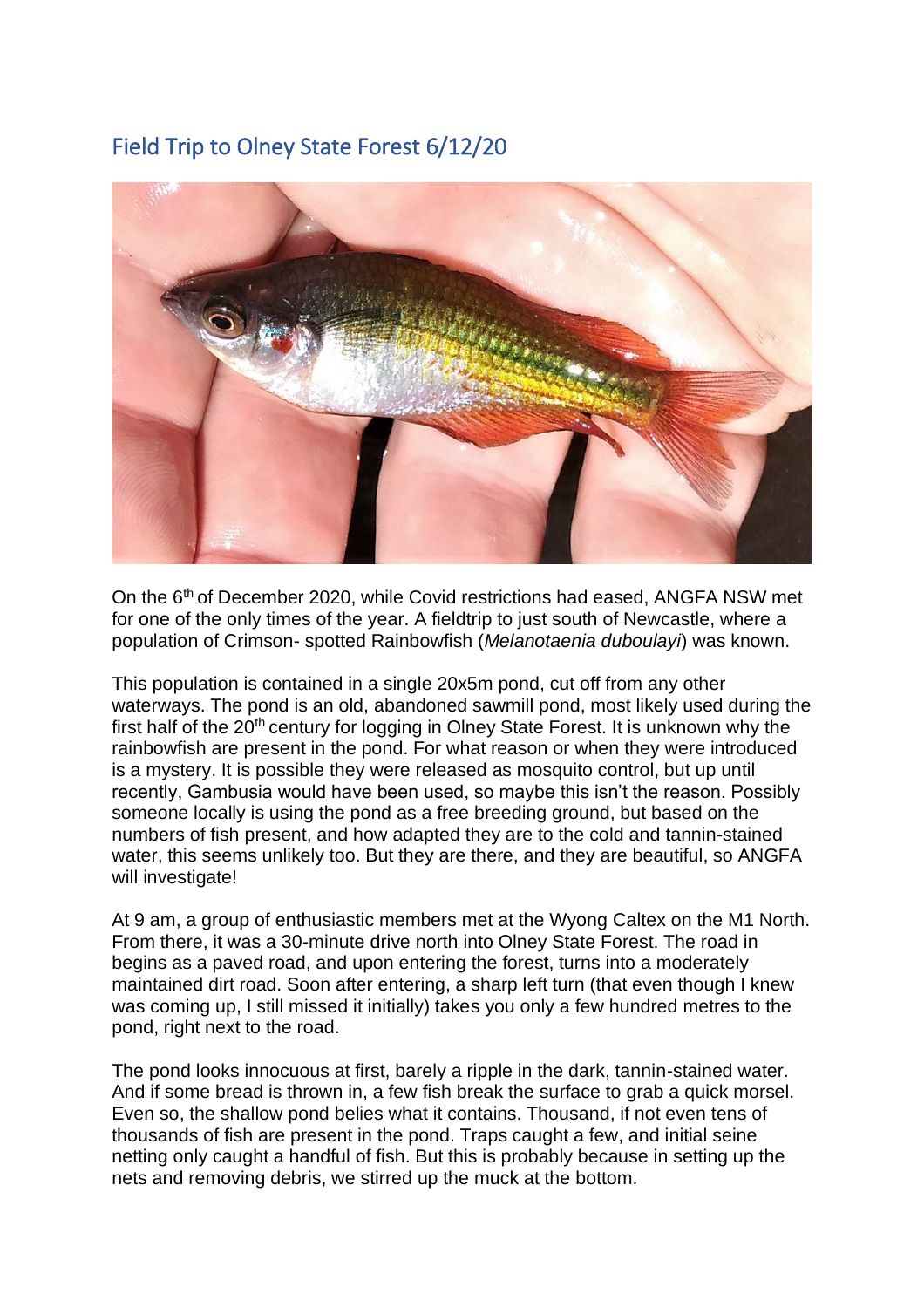

After moving to the other side of the pond, the net began to drag in hundreds of fish. This after only a few months prior where around 500+ adult fish were removed! The rainbows are extremely colourful, with bright green sides and stunningly red fins, they are an excellent example of the species. And being so close to Sydney are an amazing find.



Also present in the pond are a huge number of yabbies (probably *Cherax destructor*), and a handful of tadpoles. The tadpoles are what brought the discovery of rainbows to light. Frog researchers from the University of Newcastle were looking for a critically endangered frog species; Littlejohn's tree frog, (*Litoria littlejohni*) that is known from the area. And while investigating the pond found out the fish were present. It turns out that the fish are potentially having a highly detrimental effect on the endangered frog

species, eating the eggs before they have a chance to hatch. In the pond with fish, no Littlejohn's were found, yet in a pond only a few hundred metres away, with no fish present, the Littlejohn's were thriving.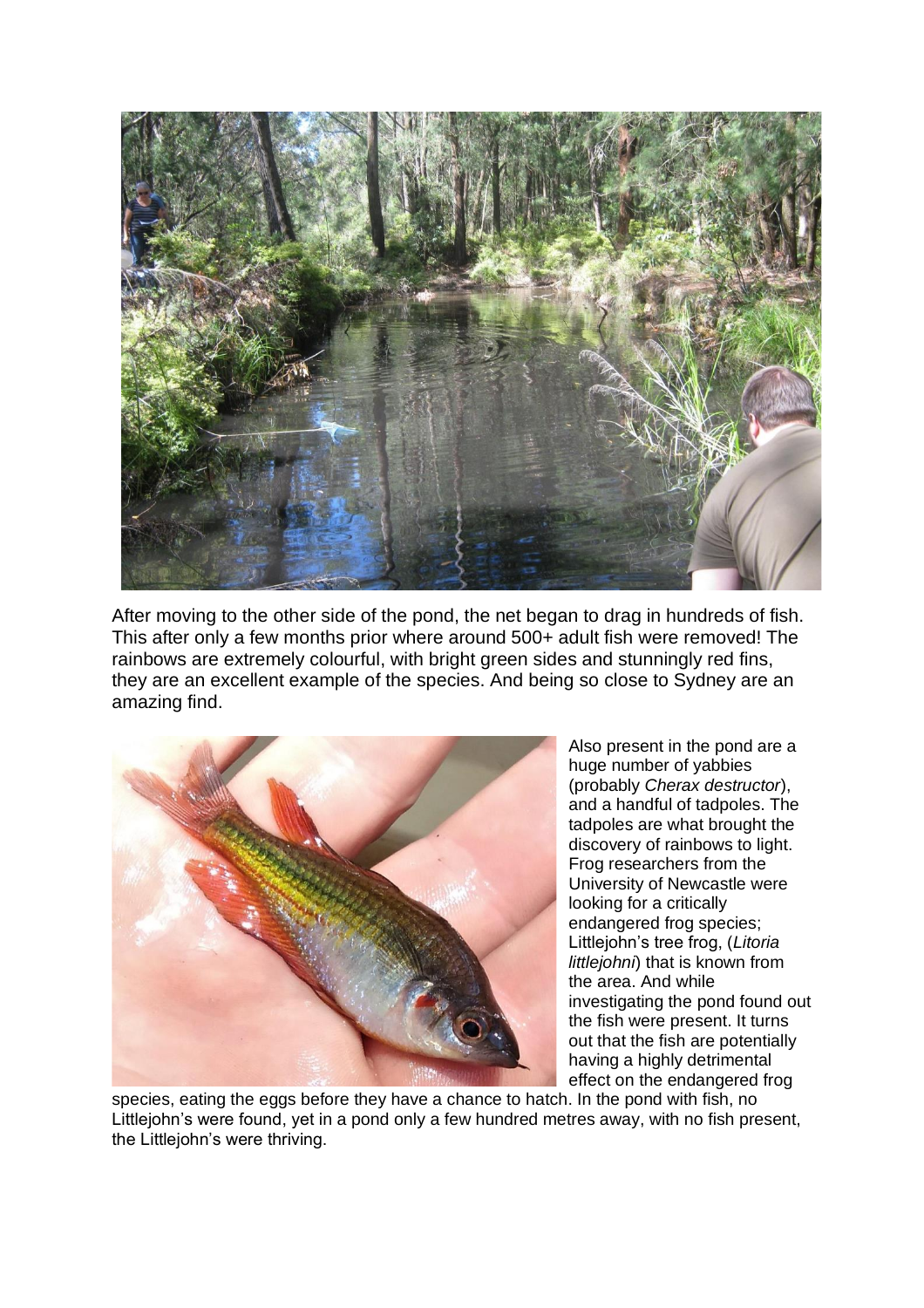While the fish may be interesting and worthwhile to those in ANGFA, they appear to be damaging the environment they now call home. It would be worthwhile, if possible, attempting to remove them from the site, while at the same time supplying members of ANGFA with an incredibly beautiful fish.

Having caught all the fish we needed, and beginning to return to Sydney, a quick stop off at Pearl Beach on the Central Coast was in order. Here, White Cloud Mountain Minnows live wild, having been introduced to the small stream behind the beach at some point in the past. Spending an hour or so at the creek, a handful of minnows were secured.

Otto with Derek and Ron in the background. In search of White Cloud Mtn Minnows at Green Point Ck Pearl Beach.